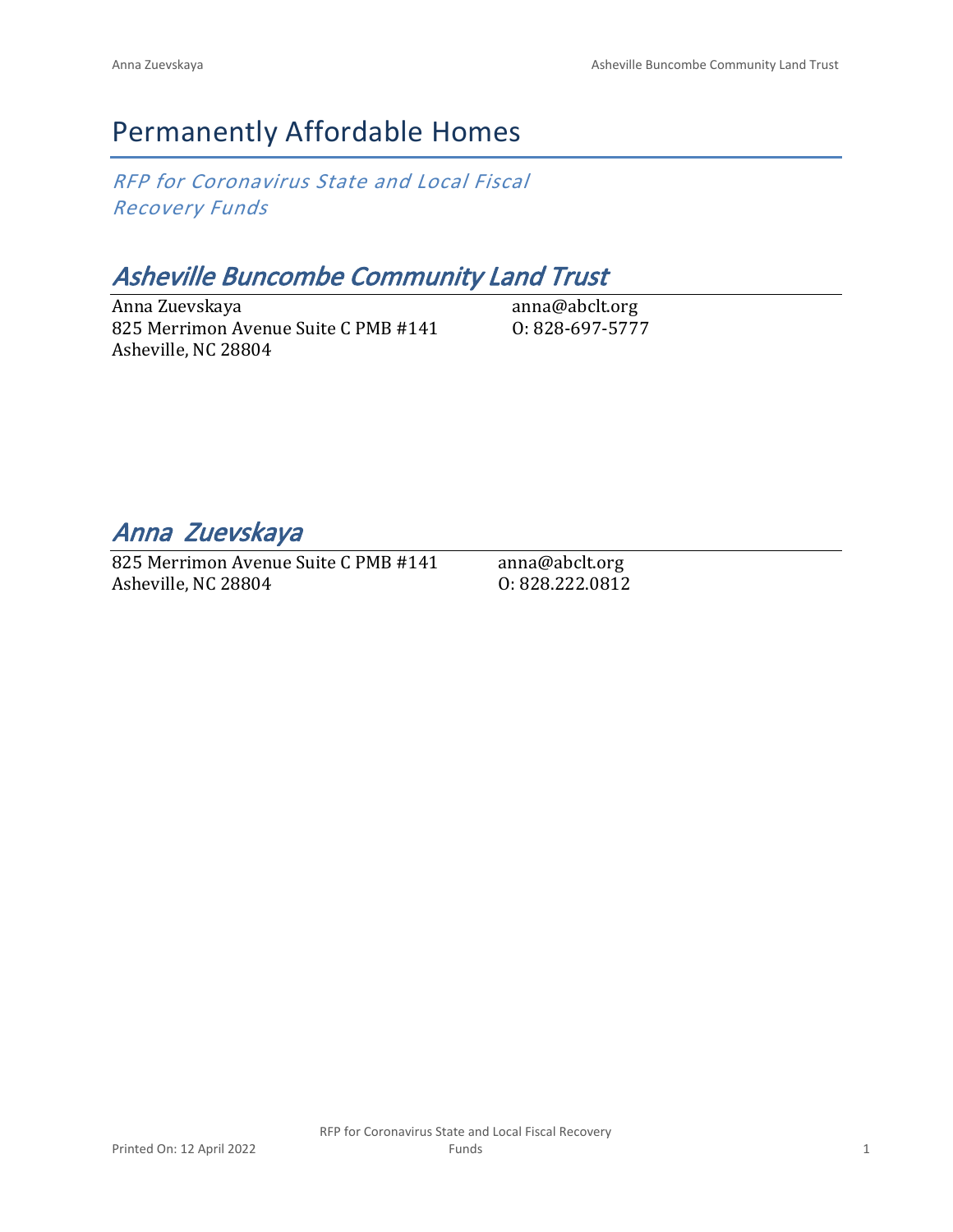## Application Form

## *Question Group*

Buncombe County requests proposals for projects to help the community recover from and respond to COVID-19 and its negative economic impacts.

Buncombe County has been awarded \$50,733,290 in Coronavirus State and Local Fiscal Recovery Funds (Recovery Funding), as part of the American Rescue Plan Act. To date, Buncombe County has awarded projects totaling \$23,093,499, leaving a balance of \$27,639,791 available to award.

Visit [http://www.buncombecounty.org/recoveryfundinghttp://www.buncombecounty.org/recoveryfundingwww.b](http://www.buncombecounty.org/recoveryfunding) [uncombecounty.org/recoveryfundinghttp://www.buncombecounty.org/recoveryfundinghttp://www.buncombeco](http://www.buncombecounty.org/recoveryfunding) [unty.org/recoveryfundinghttp://www.buncombecounty.org/recoveryfundinghttp://www.buncombecounty.org/re](http://www.buncombecounty.org/recoveryfunding) [coveryfunding](http://www.buncombecounty.org/recoveryfunding) for details.

This infusion of federal resources is intended to help turn the tide on the pandemic, address its economic fallout, and lay the foundation for a strong and equitable recovery.

Buncombe County is committed to investing these funds in projects that:

- Align to county strategic plan and community priorities
- Support equitable outcomes for most impacted populations
- Leverage and align with other governmental funding sources
- Make best use of this one-time infusion of resources
- Have a lasting impact

Proposals shall be submitted in accordance with the terms and conditions of this RFP and any addenda issued hereto.

Click [here](https://www.buncombecounty.org/common/purchasing/Buncombe%20Recovery%20Funding%20RFP%202022.pdf) for the full terms and conditions of the RFP

#### **Organization Type\***

Nonprofit

#### **Nonprofit documentation**

If nonprofit, attach IRS Determination Letter or other proof of nonprofit status.

ABCLT 501(c)(3) Letter.pdf

#### **Name of Project.\***

Permanently Affordable Homes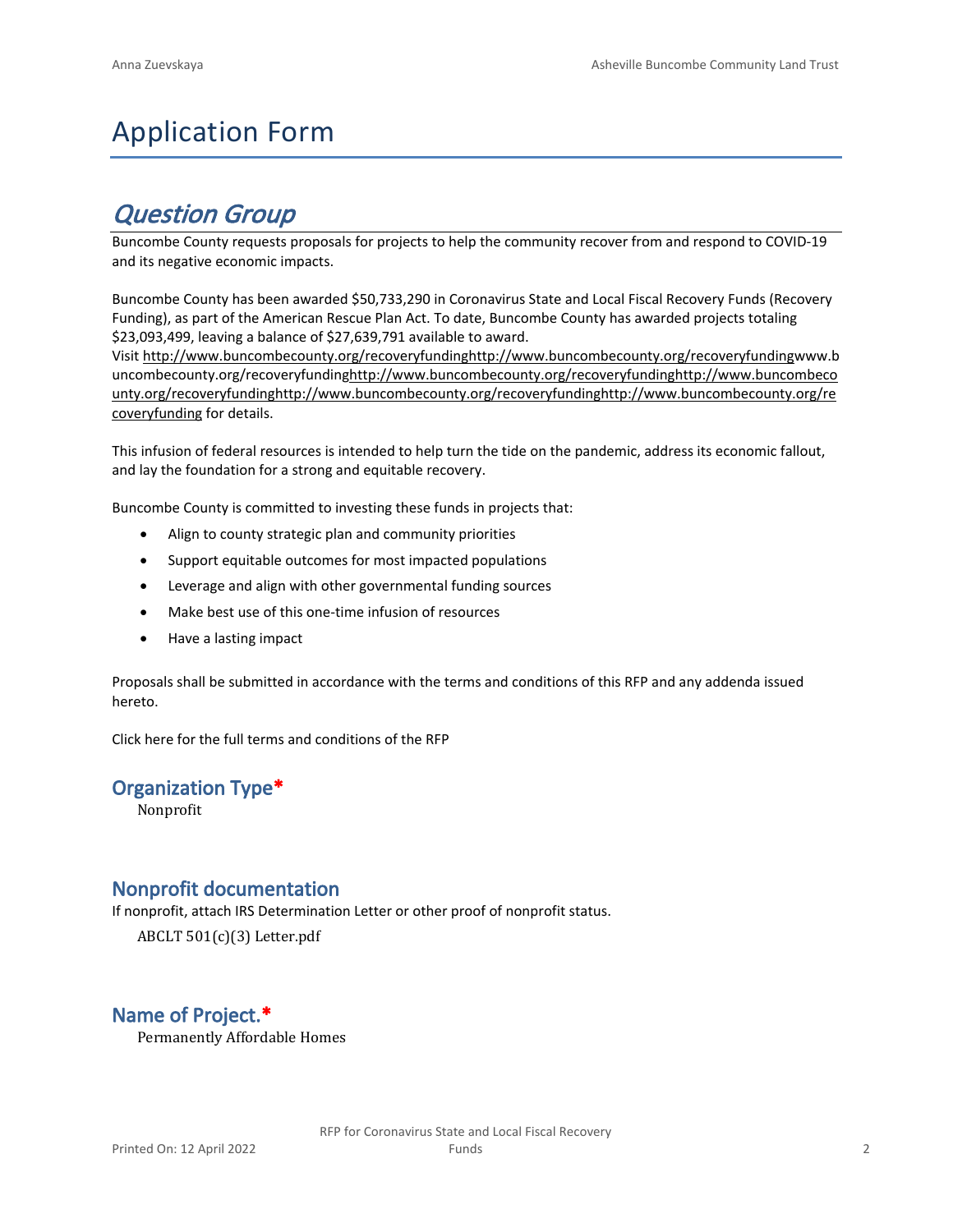#### **New/Updated Proposal\***

Is this a new project proposal or an updated version of a proposal submitted during the earlier (July 2021) Recovery Funding RFP?

Updated version of previously submitted proposal

#### **Amount of Funds Requested\***

\$2,500,000.00

#### **Category\***

Please select one:

- Affordable Housing
- Aging/Older Adults
- Business Support/Economic Development
- Environmental/Climate
- Homelessness
- K-12 Education
- Infrastructure and/or Broadband
- Mental Health/Substance Use
- NC Pre-K Expansion
- Workforce

Affordable Housing

#### **Brief Project Description\***

Provide a short summary of your proposed project.

The Asheville-Buncombe Community Land Trust (ABCLT) works to establish permanently affordable residential, commercial, and community spaces that empower Black, Indigenous, People of Color, and low- to moderate-income residents to build social, economic, and cultural capital. ABCLT's goal is to combat gentrification and displacement, particularly in historically Black neighborhoods, as well as to ensure that everyone in Buncombe County is able to obtain housing that is affordable. At this time, we are ramping up our real estate construction and acquisition efforts in order to create homeownership and rental opportunities that will remain affordable in perpetuity. This project will create a total of 26 units throughout Buncombe County, which will slow down gentrification as well as generate continued interest in our movement to transform the way we think about real estate.

#### **Project Plan\***

Explain how the project will be structured and implemented, including timeframe.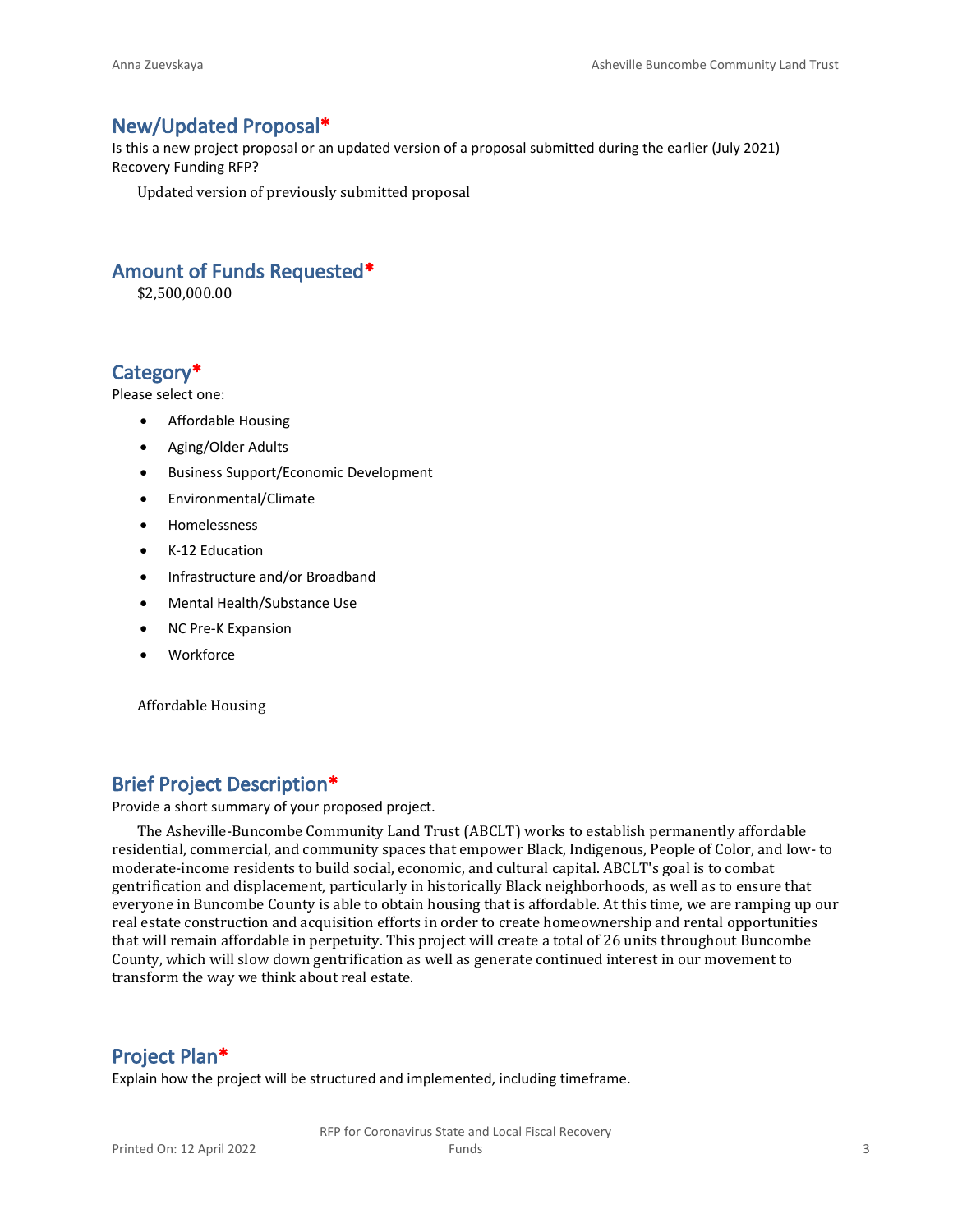By holding the land in trust within the organization, ABCLT preserves the affordability of homes in perpetuity while homeowners build equity. We retain ownership of the land, sell the home to a qualified buyer, and that buyer in turn leases the land from us via a renewable 99-year ground lease. The homeowner builds equity at a rate of 2.25% compounded annually. With a one-time subsidy at the onset of the project, we ensure that the original sales price to the buyer is well below the average market price in the area. Additionally, with the resale restrictions outlined in our ground lease, the home remains affordable when it is resold in the future. Rental housing also remains affordable in perpetuity and monthly rents do not exceed 30% of the tenant's household income. All of these mechanisms allow us to preserve affordability in areas that are experiences gentrification as well as combat community deterioration in neighborhoods that have experienced disinvestment by promoting the development, rehabilitation, and maintenance of housing. This model also builds community wealth, which in turn creates thriving neighborhoods.

At the time of this application, ABCLT has two full-time staff with plans to hire a Real Estate Manager before the end of 2022. Additionally, we recently completed a design for our first new construction homes and we plan to begin building those in the next 3-6 months. Our goal is to serve five households by the end of 2022 and these homes will be a mix of new construction and existing units. In 2023, we will ramp up our efforts and create an additional 6 units consisting of both new construction and acquisition of existing properties. Another 7 units will be created in the following year with the final 8 units completed by the end of the 4-year project period.

At least half of the 26 units will be sold to income-qualified households as homeownership opportunities. At time of sale, ABCLT will retain ownership of the land and enter into a ground lease agreement with the home buyer. Upon future resale, the home will be sold to another income-qualified household, who will be able to purchase that home at an affordable price because the land will continue to be retained by ABCLT. The remaining 13 units will be a combination of rental and homeownership opportunities based on the greatest community need at that time.

Our Real Estate Manager will work closely with our builder to oversee construction of these units. Our Executive Director will continue to be responsible for the organization's fundraising efforts, strategic planning, and overseeing the day-to-day operations. Our Community Relations Manager will use a multitude of mediums to spread the word about our programs and recruit members to join our organization.

#### **Statement of Need\***

Describe the need that this project will address. Include data to demonstrate the need, and cite the source of the data.

The need that we aim to addresses is the lack of permanent affordable housing for low- to moderateincome households. As revealed in the 2020 Housing Needs Assessment from Bowen National Research, 46.1% of renter households and 21.3% of owner households in Buncombe County are cost-burdened. Moreover, 19.4% of renter households and 7.9% of owner households are extremely cost-burdened. In addition, 7.1% of renter households in the County are overcrowded, a percentage significantly higher than the state average. In many cases, these high cost-burdened and overcrowding rates are caused by a combination of high home prices and low wages.

Housing stock under \$199,999 was down to 66 and the trend in house-building in is the \$400,000+ range. Over the last five years, there was a 77% decrease in for-sale homes affordable to families making less than \$60,000. Additionally, the gap in for-sale housing needed from 2019-2024 for families making less than \$60,000 is approximately 5,422 units. While both the City and County are in the process of approving and funding more affordable rental units, current affordable rentals have a 0% vacancy rate with waiting lists, and those new units will not be available for several years. Overall, though the benefits of homeownership (e.g. social capital networks, educational outcomes, asset development) are well documented, this dream is far out of reach for most low-income families.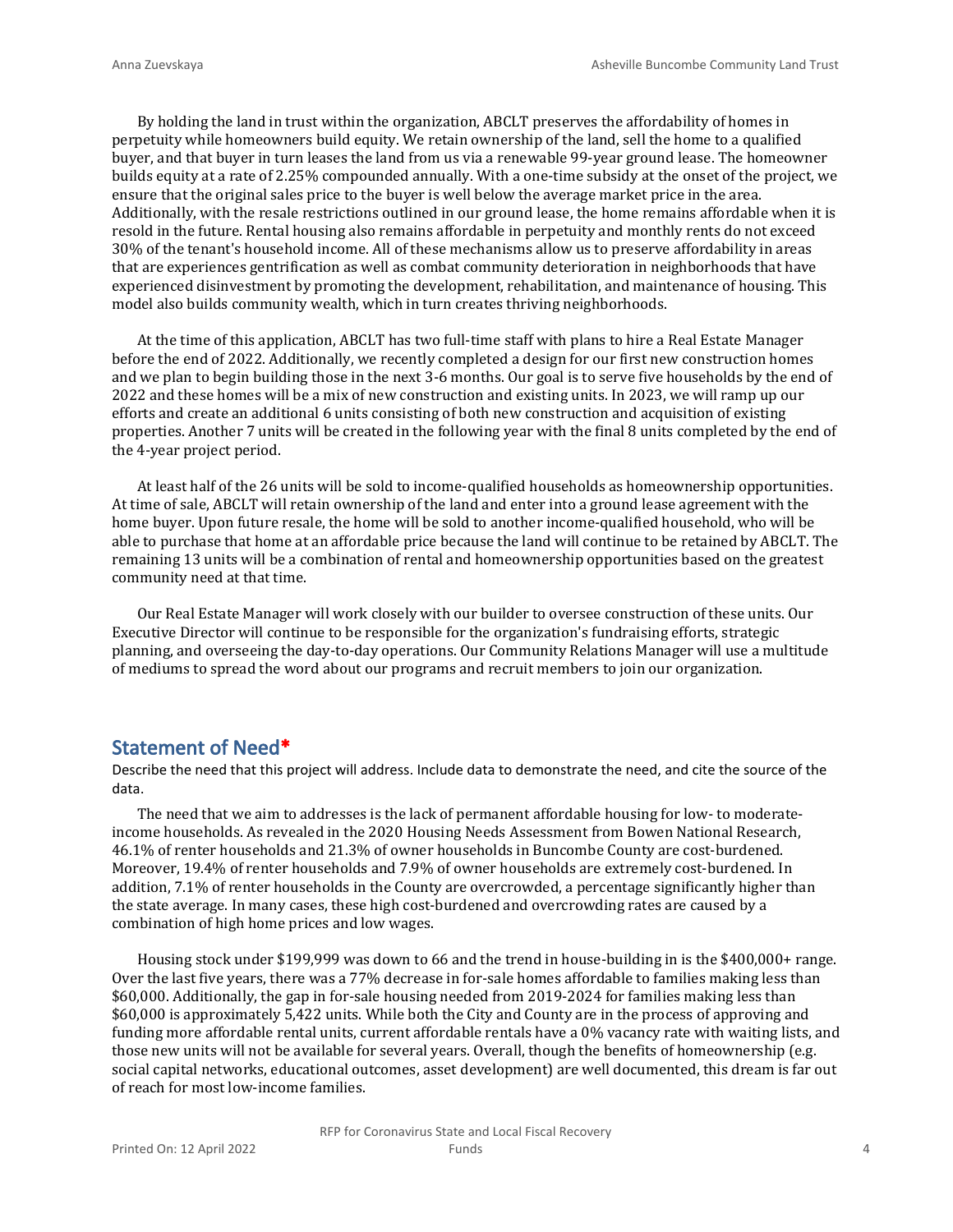#### **Link to COVID-19\***

Identify a health or economic harm resulting from or exacerbated by the public health emergency, describe the nature and extent of that harm, and explain how the use of this funding would address such harm.

Recent national data shows that approximately 11.5 million adults are still behind on their rent and an additional 7.5 million adults are not caught up on their mortgage payments. Additionally, with eviction and forbearance regulations expiring, many renters and homeowners are now at risk of becoming homeless. Communities of color have disproportionately suffered the health and economic impacts of the COVID-19 pandemic, including increased levels of housing insecurity.

Locally in Buncombe County, the real estate market has grown significantly due to a shortage of inventory (both for rent and for sale) as well as an influx of residents moving to the area from larger, more expensive metropolitan areas such as New York, Florida, and the West Coast. Move-in ready homes for sale below \$275,000 are typically in the single digits and majority of homes are sold for above asking price. An overwhelming number of buyers are purchasing with cash, which makes it difficult to compete for someone who needs to secure a loan in order to move forward with the purchase. To make matters worse, construction costs have increased significantly and securing contractors has become a lengthy and difficult process.

Overall, a market that was already unaffordable has become more out of reach due to COVID-19. According to the Multiple Listing Service (MLS), the average sales price in Buncombe County is currently around \$500,000. Homes typically sell after 42 days on the market, compared to 63 days last year; however, a significant number of homes are under contract within days, or even hours, of being listed. Finally, inventory of homes is at an all time low, especially under \$350,000. This funding would allow ABCLT to create housing units between \$125,000 and \$225,000 - a number that is extremely difficult to achieve on the open real estate market. Similarly, we will create affordable rental units that do not exceed the federal guidelines for 80% AMI.

#### **Population Served\***

Define the population to be served by this project, including volume and demographic characteristics of those served.

Low- and moderate-income households of all sizes will be eligible for and served by this program. ABCLT will work throughout the City of Asheville and Buncombe County, with a special focus on combating gentrification in historically Black neighborhoods that have been adversely impacted by past urban renewal programs. Currently, 65% of our applicants are people of color.

Applicants are required to meet two main buckets of program eligibility: (1) be under 80% AMI and (2) be able to qualify for a mortgage (homeownership units) or have a household income at least three times of the monthly rent (rental units). To verify income, ABCLT requests pay stubs and/or taxes for all adults in the household. AMI is calculated using annual gross income and the total number of people that will occupy the home. In order to assess the applicant's ability to get a mortgage, ABCLT refers buyers to Pinnacle Financial Partners, where the applicants work one-on-one with a loan officer to determine their readiness to prequalify for a mortgage. Finally, homeownership applicants are required to complete a homebuyer education class through OnTrack prior to purchasing their home. Future ABCLT rental tenants will have opportunities to apply for our homeownership program if that is aligned with their personal goals.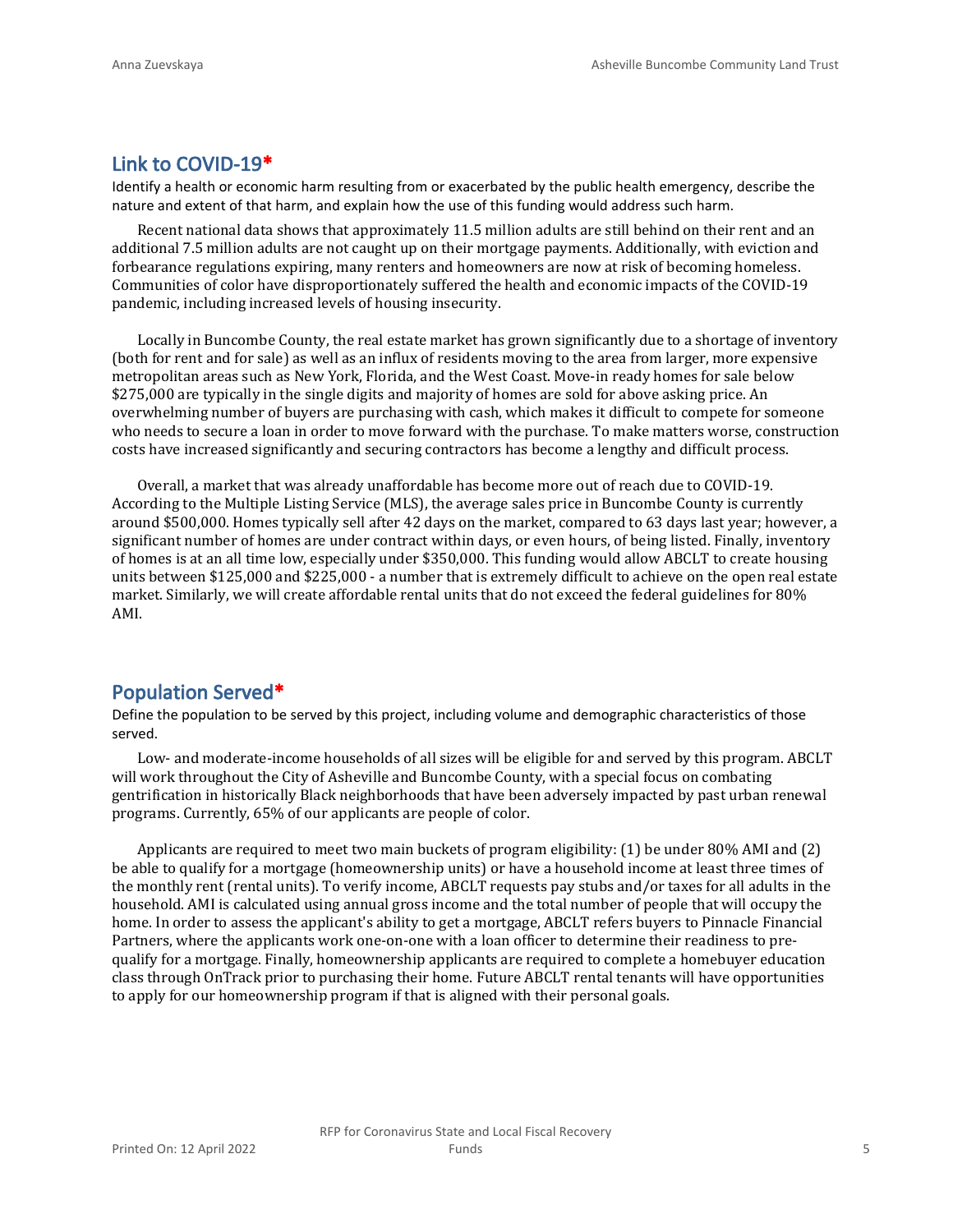#### **Results\***

Describe the proposed impact of the project. List at least 3 performance measures that will be tracked and reported. If possible, include baselines and goals for each performance measure.

The unique impact that ABCLT will have on Buncombe County is creating permanently affordable housing units that are collectively owned by the very residents who live in Buncombe County. Utilizing the \$2,500,000 requested in this proposal, ABCLT will create at least 18 affordable units in Buncombe County. These 18 are in addition to the 8 units that will be created utilizing the \$1,000,000 from the City of Asheville, bringing the total number of units to 26.

In addition to the number of units created, we will track household income of our property owners and tenants. All of our households served will be below 80% Area Median Income (AMI) and our goal is to have at least 25% of total households served have an AMI of 60% or below.

Finally, in order to achieve the above-mentioned goals, we will continue and expand our current community engagement efforts. Most importantly, we will host quarterly orientation sessions for prospective applicants. During this four-year project, we anticipate to hold at least 16 orientation sessions that will be open to the public. All applicants are required to attend an orientation prior to purchasing or renting an ABCLT home.

#### **Evaluation\***

Describe the data collection, analysis, and quality assurance measures you will use to assure ongoing, effective tracking of contract requirements and outcomes.

To assess our impact, we will collect data to support our intended results of creating 26 housing units, serving households under 80% AMI, and hosting 16 orientation sessions. First, we will track housing units created by tallying total number of units in our portfolio as well as the total number of units sold/rented. We will track housing units quarterly during the entire time of this grant period. In addition to number of units, this tracking will include information on unit size, location, and price.

Second, we will track household income for our owners and renters. We regularly collect income information from the time of application to the time of closing or lease signing. To do so, we require two months of most recent paystubs or most recent taxes if the applicant is self-employed and request updated income information prior to closing or lease signing to ensure that the applicant is still eligible at that time. In addition to collecting income information, we also track household size so that we can calculate that household's AMI. These numbers will show how many households we're serving at or below 80% AMI as well as how many of those households at or below 60% AMI.

Finally, we will keep track of the dates of our orientation sessions to ensure that we meet our last goal. Furthermore, we will track the number of attendees at each session as well as how many of those attendees ultimately submit an application to ABCLT.

#### **Equity Impact\***

How will this effort help build toward a just, equitable, and sustainable COVID-19 recovery? How are the root causes and/or disproportionate impacts of inequities addressed?

With a large gap between average wages and the average cost of living, Buncombe County residents have been struggling to secure affordable housing long before the COVID-19 pandemic. With the pandemic having an an adverse affect on this, the need to create housing that will remain permanently affordable is greater than ever. ABCLT's vision is diverse and equitable communities where everyone, including Black, Indigenous,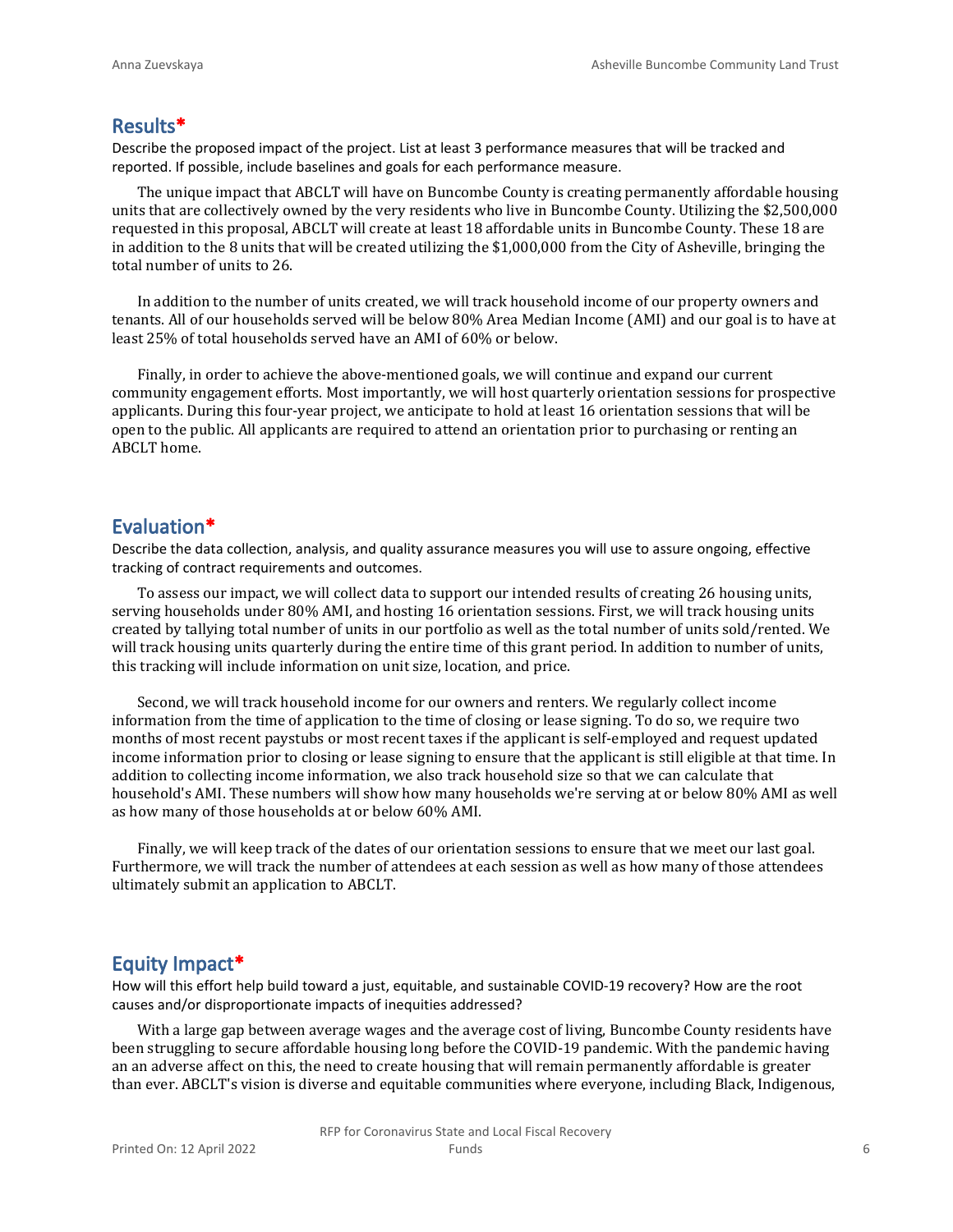and People of Color, has opportunities to thrive, build wealth, and use their collective voice to create a more prosperous, just future.

Our efforts will create affordable homes that will be removed from the traditional real estate market and reserved for income-qualified households. Thus, when an ABCLT owner or renter decides to move, that unit will remain affordable to the next owner or renter. This model ensures that all new units added by ABCLT will continue to be available to lower-income residents in the future and the more units we add every year, the more opportunities residents will have. ABCLT verifies applicant income not only to confirm program eligibility, but also to ensure that applicants will not pay more than 30% of their gross income towards housing costs. Having this cap allows households to utilize more of their income on other necessities such as food, healthcare, and transportation.

In order to recover from the COVID-19 pandemic and create a more equitable future, we need to create opportunities for current Buncombe County residents to be able to stay in their communities and not be burdened by the increasing cost of living. Permanent affordability is crucial in addressing the shortage of housing and the increasing prices due to an influx of residents moving to Western North Carolina. Furthermore, over 99% of CLT homeowners avoid foreclosure, which creates more resilient communities, especially during difficult times such as a pandemic. Overall, the CLT model is a powerful tool for development without displacement.

#### **Project Partners\***

Identify any subcontractors you intend to use for the proposed scope of work. For each subcontractor listed, indicate:

- 1.) What products and/or services are to be supplied by that subcontractor and;
- 2.) What percentage of the overall scope of work that subcontractor will perform.

Also, list non-funded key partners critical to project.

ABCLT plans to partner with The Juna Group and Damian Davis Construction, both of which are local real estate developers who have a thorough understanding of the housing shortage in Buncombe County as well as the difficulty of finding affordable opportunities in the current market. The Juna Group will develop the first four new construction homes in our pipeline and will be responsible for all aspects of these four builds including site preparation while Damian Davis Construction will oversee renovations of existing homes.

Depending on future timelines and the capacity of these two companies, ABCLT may seek additional builders for the remaining units. This procurement process will involve several layers. First, the project will be advertised on our website and social media so that contractors can view our RFP and directly respond to staff. Second, we will reach out directly to vendors registered with the City as well as any other contacts that our staff and board have to see which of those contractors are interested in submitted a proposal for this project. Finally, we will connect with local non-profit and for-profit developers to get additional referrals for contractors in the area and will connect with those individuals and organizations.

Furthermore, ABCLT's success wouldn't be possible without our current nonprofit and government partners. Pisgah Legal Services not only appoints one of our board members, but also provides ongoing legal services to the organization. OnTrack provides financial counseling to our applicants as well as refers potential applicants to ABCLT. Asheville Area Habitat for Humanity has served as an invaluable partner by providing ongoing support and selling us one of their existing homes. Habitat and the Housing Authority of the City of Asheville also serve as referral sources for our program. Finally, government support has provided us with much needed funding and land to create permanently affordable housing.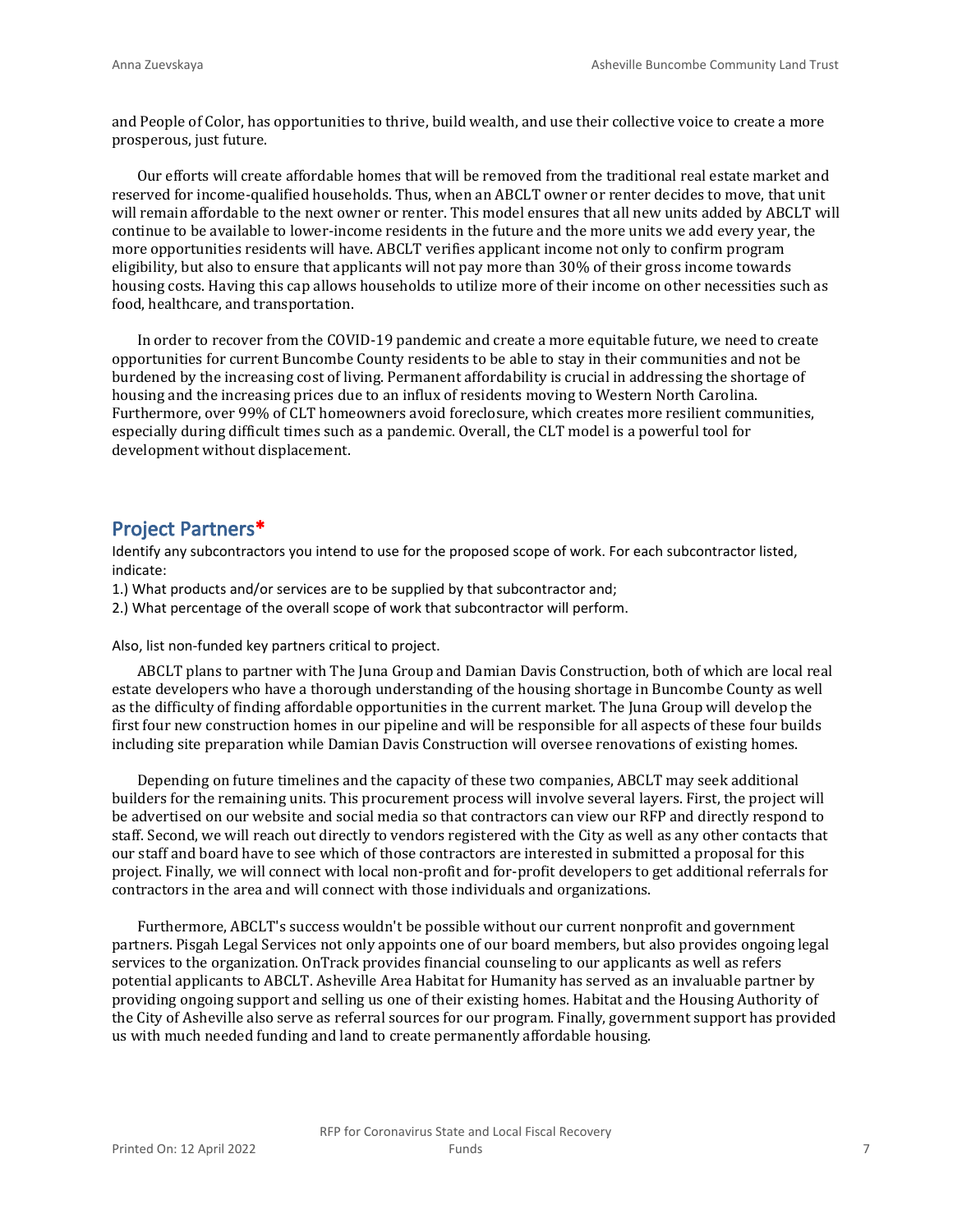#### **Capacity\***

Describe the background, experience, and capabilities of your organization or department as it relates to capacity for delivering the proposed project and managing federal funds.

Although the Asheville-Buncombe Community Land Trust is a relatively new organization, we have received two sources of federal funds - HOME and CDBG - within the last year. We understand and are able to comply with federal requirements, which makes us qualified to receive this funding. Additionally, we are currently growing our capacity. With recent funding allocations from Buncombe County and the City of Asheville, we are in the process of hiring a Real Estate Manager who will oversee our real estate portfolio to include acquisition, construction or rehabilitation, and sale. Specifically, the Real Estate Manager will work with our builder, architect, and other contractors to supervise project design and construction as well as ensure alignment with project budgets. We will seek a candidate who has at least two years of successful experience in real estate development and/or relevant training.

Currently, our Executive Director oversees the property purchases and program implementation. Our Executive Director has experience in non-profit housing management and development as well as community organizing, social work, and organizational development. Our Community Relations Manager oversees our community engagement efforts to include our community ambassador program, which is a paid opportunity for residents living and working in the neighborhoods that we serve. Our Community Relations Manager has experience in marketing, event planning, and diversity, equity, and inclusion work. Since hiring our first staff member in early 2020, we have shown to have the expertise necessary to establish and grow a new organization from the ground up. Our Board of Directors will continue to have final decision-making authority on policies and homebuyer selection while Committees will continue to be engaged in program planning (e.g. the Real Estate Committee is currently refining a property evaluation and selection tool to be used to prioritize acquisition).

#### **Budget\***

Provide a detailed project budget including all proposed project revenues and expenditures, including explanations and methodology. For all revenue sources, list the funder and denote whether funds are confirmed or pending. For project expenses, denote all capital vs. operating costs, and reflect which specific expenses are proposed to be funded with one-time Buncombe County Recovery Funds.

Download a copy of the budget form [HERE](https://buncombecounty.org/common/community-investment/grants/early-childhood-education/Recovery-Funds-budget-template.xlsx). Complete the form, and upload it using the button below.

Recovery-Funds-Budget-ABCLT-Updated.xlsx

#### **Special Considerations\***

Provide any other information that might assist the County in its selection.

ABCLT\_Annual\_Report\_2021.pdf

Land for housing is scarce within the City of Asheville, and housing costs in the City and County are becoming prohibitive. Both the City and the County are struggling to create enough affordable housing for residents. Gentrification has decimated some historically Black neighborhoods, and is continuing to put native residents at risk of losing their homes. Putting land in trust exclusively for permanently affordable housing will dramatically protect communities from the negative effects of gentrification. The Community Land Trust (CLT) model is a nationally-recognized model for permanent affordability and community wealth building. With over 300 CLTs across the country, this model is widely considered as anti-displacement tool to combat gentrification and maintain opportunities for people to stay in place. Please see attached for our 2021 annual report as a point of reference for our most recent accomplishments.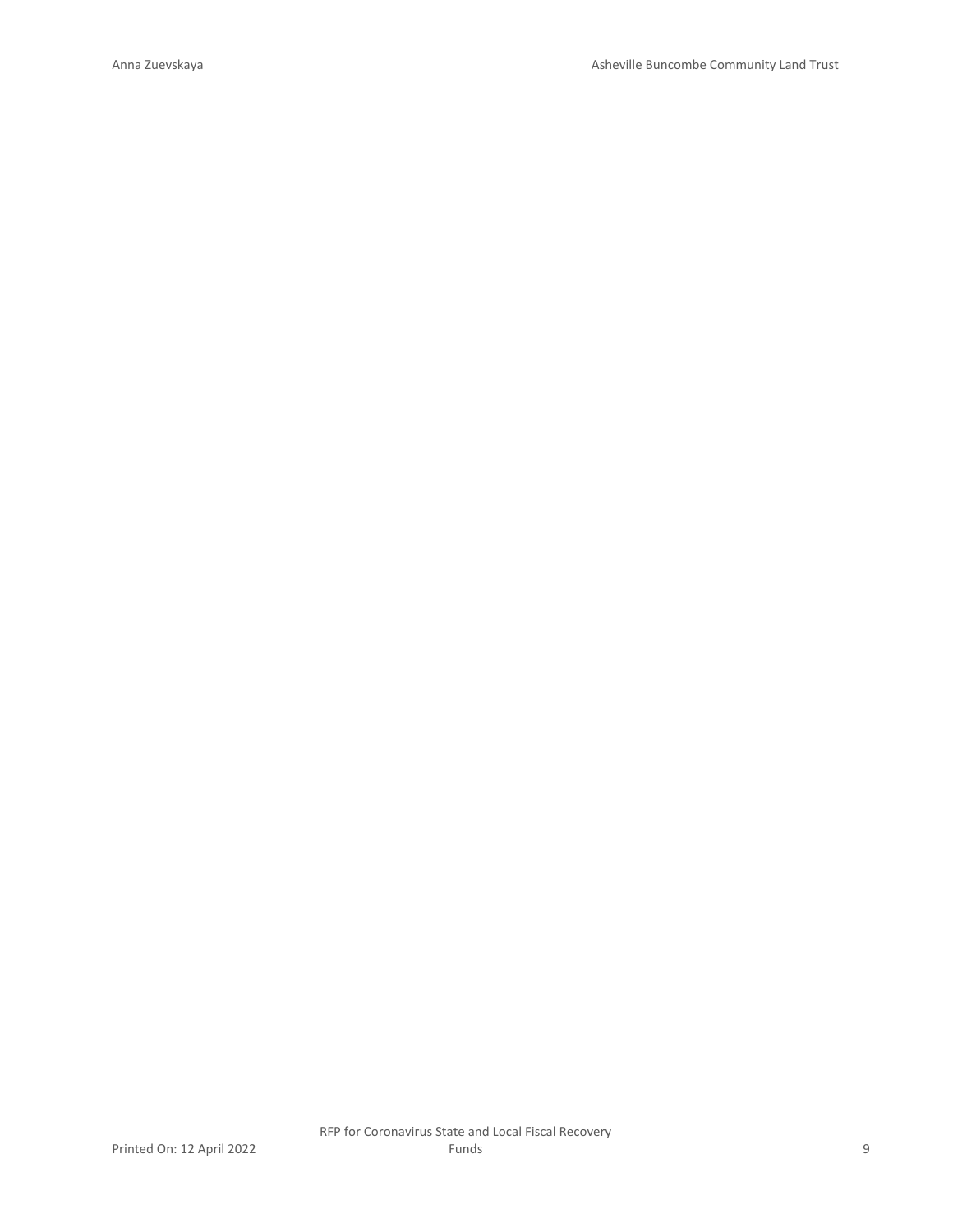## File Attachment Summary

### *Applicant File Uploads*

- ABCLT 501(c)(3) Letter.pdf
- Recovery-Funds-Budget-ABCLT-Updated.xlsx
- ABCLT\_Annual\_Report\_2021.pdf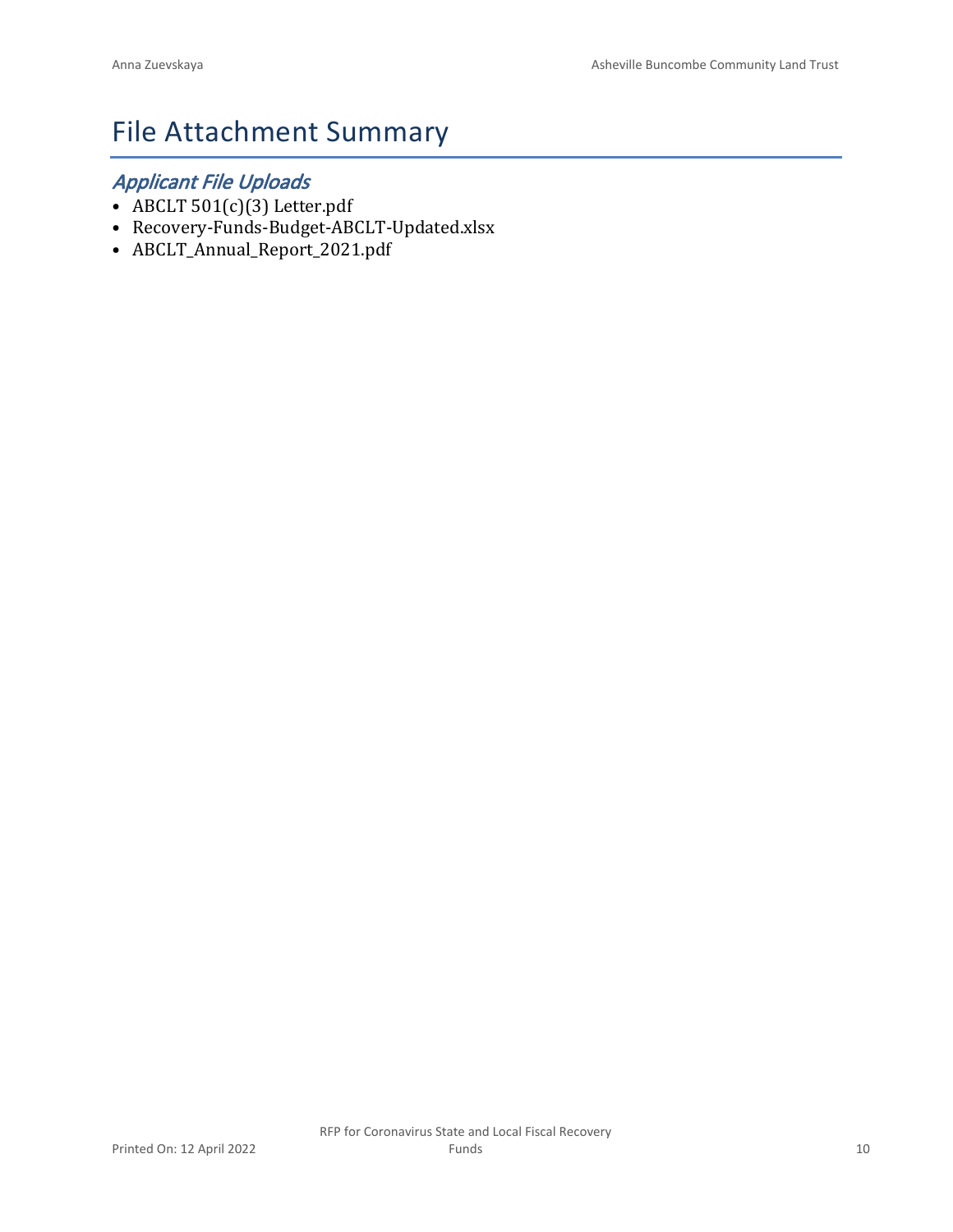INTERNAL REVENUE SERVICE P. O. BOX 2508 CINCINNATI, OH 45201

**MAY 0.6 2019** Date:

ASHEVILLE-BUNCOMBE COMMUNITY LAND **TRUST** 825 MERRIMON AVE STE C PMB 14 ASHEVILLE, NC 28804

| Employer Identification Number: |
|---------------------------------|
| 83-1409504                      |
| DIN:                            |
| 17053106306009                  |
| Contact Person:                 |
| MITCHELL P STEELE<br>ID# 31360  |
| Contact Telephone Number:       |
| (877) 829-5500                  |
| Accounting Period Ending:       |
| December 31                     |
| Public Charity Status:          |
| 170(b) (1) (A) (vi)             |
| Form 990/990-EZ/990-N Required: |
| Yes                             |
| Effective Date of Exemption:    |
| June 8, 2018                    |
| Contribution Deductibility;     |
| Yes                             |
| Addendum Applies:               |
| No                              |

Dear Applicant:

We're pleased to tell you we determined you're exempt from federal income tax under Internal Revenue Code (IRC) Section 501(c)(3). Donors can deduct contributions they make to you under IRC Section 170. You're also qualified to receive tax deductible bequests, devises, transfers or gifts under Section 2055, 2106, or 2522. This letter could help resolve questions on your exempt status. Please keep it for your records.

Organizations exempt under IRC Section 501(c)(3) are further classified as either public charities or private foundations. We determined you're a public charity under the IRC Section listed at the top of this letter.

If we indicated at the top of this letter that you're required to file Form 990/990-EZ/990-N, our records show you're required to file an annual information return (Form 990 or Form 990-EZ) or electronic notice (Form 990-N, the e-Postcard). If you don't file a required return or notice for three consecutive years, your exempt status will be automatically revoked.

If we indicated at the top of this letter that an addendum applies, the enclosed addendum is an integral part of this letter.

For important information about your responsibilities as a tax-exempt organization, go to www.irs.gov/charities. Enter "4221-PC" in the search bar to view Publication 4221-PC, Compliance Guide for  $501(c)$  (3) Public Charities, which describes your recordkeeping, reporting, and disclosure requirements.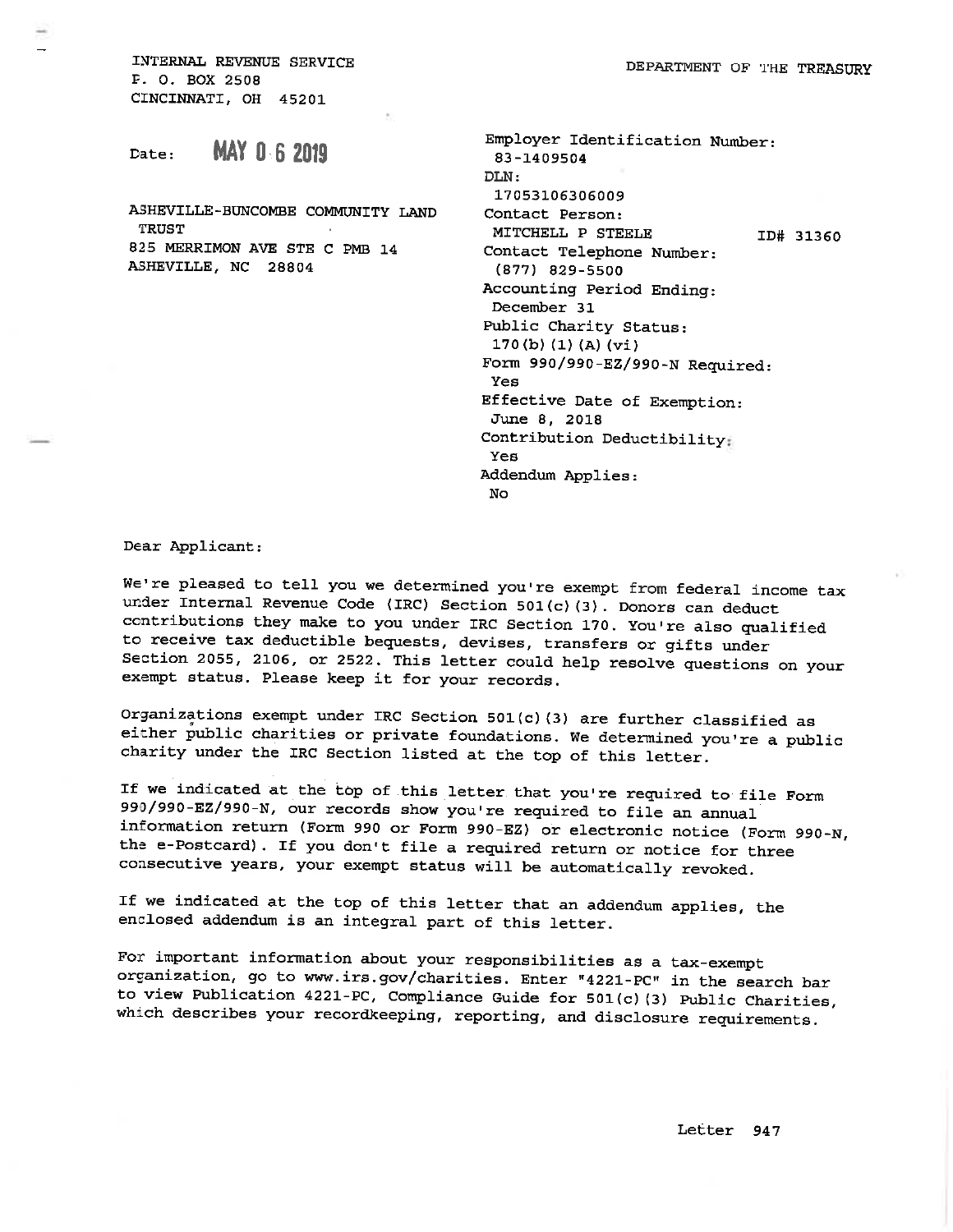$\sim$ 

Sincerely,

setylen a merton

Director, Exempt Organizations Rulings and Agreements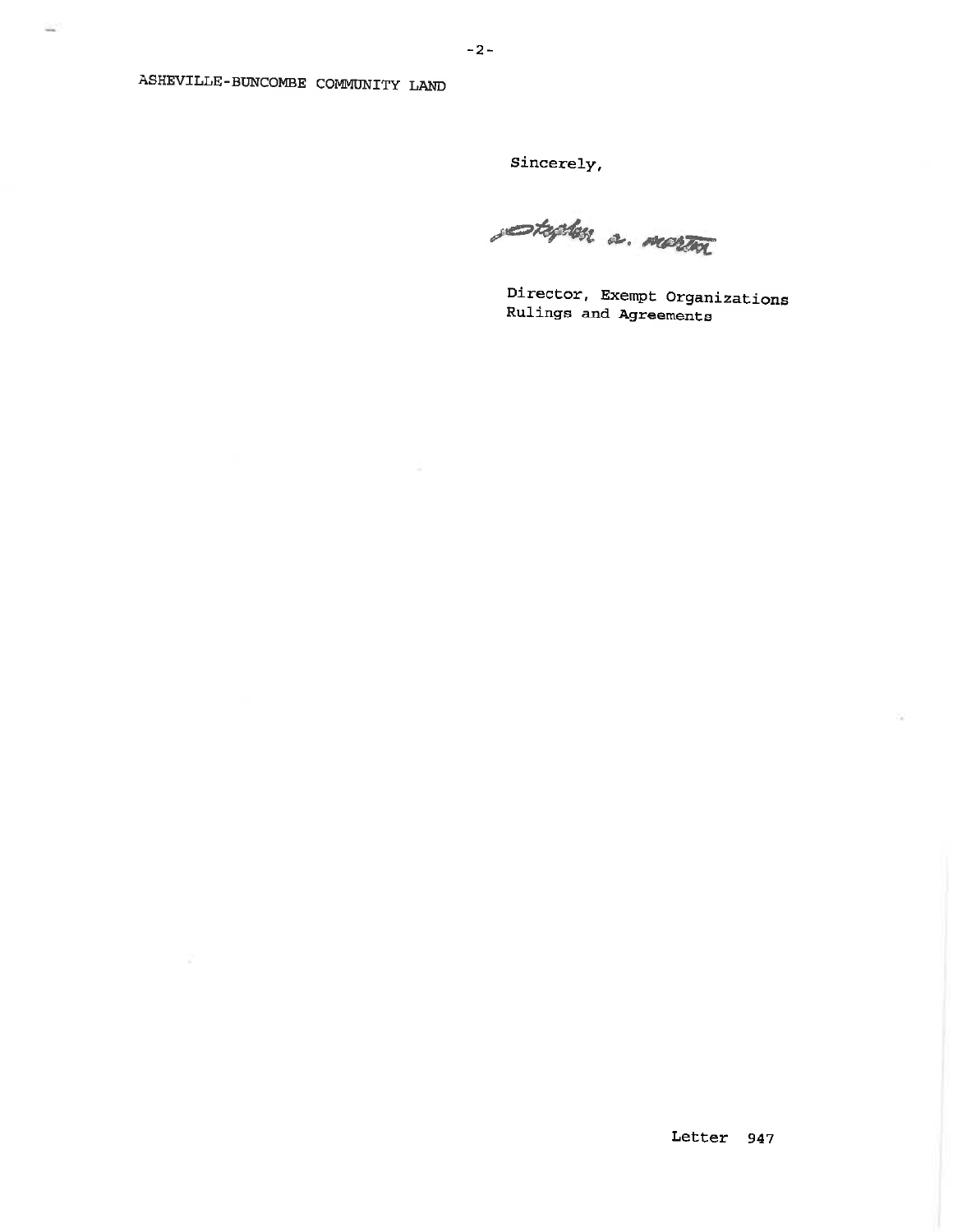#### **Coronavirus State and Local Fiscal Recovery Funds Proposed Project Budget**

| Organization Name: | . ∟and Trust<br>"-Buncombe Commun"<br>шv<br>וכהו |
|--------------------|--------------------------------------------------|
| Project Name:      | Affordable Homes<br>`Permanentiv A.              |
| Amount Requested.  | \$2,500,00.00                                    |

| Proposed Project Revenue Funder        |    | Amount                 | <b>Confirmed or Pending?</b> | <b>Notes</b> |
|----------------------------------------|----|------------------------|------------------------------|--------------|
| Proposed Buncombe COVID Recovery Funds |    | 2,500,000.00           | Pending                      |              |
| City of Asheville COVID Recovery Funds | \$ | 1,500,000.00 Pending   |                              |              |
| Buncombe County (AHSP)                 |    | 120,000.00   Pending   |                              |              |
| City of Asheville                      |    | ,100,000.00            | Confirmed                    |              |
| <b>HOME</b>                            | S  | 261,963.00   Confirmed |                              |              |
| <b>RAD Lofts</b>                       |    | 100,000.00   Confirmed |                              |              |
| CDBG                                   |    | 39,184.00              | Confirmed                    |              |
| Tzedek Social Justice Fund             |    |                        | 30,000.00   Confirmed        |              |
| Buncombe County (AHSP)                 | \$ | 25,000.00              | Confirmed                    |              |
| List other sources here                |    |                        |                              |              |
| List other sources here                |    |                        |                              |              |
| List other sources here                |    |                        |                              |              |
| List other sources here                |    |                        |                              |              |
| List other sources here                |    |                        |                              |              |
| List other sources here                |    |                        |                              |              |
| Total $\frac{1}{3}$                    |    | 5,676,147.00           |                              |              |

|                                          | Proposed              |                     |                    |                |                          | <b>Capital or Operating</b> |                                                           |
|------------------------------------------|-----------------------|---------------------|--------------------|----------------|--------------------------|-----------------------------|-----------------------------------------------------------|
| <b>Proposed Project Expenses</b>         | <b>Recovery Funds</b> |                     | <b>Other Funds</b> |                | <b>Total</b>             | Expense?                    | <b>Notes</b>                                              |
| Property Acquisition and/or Construction | \$                    | $2,250,000.00$ \ \$ | 2,731,963.00 \$    |                | 4,981,963.00             | Capital                     | Includes services such as engineering, architecture, etc. |
| <b>Staff Salaries</b>                    | \$                    | $250,000.00$ \$     | $444,184.00$ \$    |                | 694,184.00               | Operating                   |                                                           |
| List expenses here                       |                       |                     |                    |                |                          |                             |                                                           |
| List expenses here                       |                       |                     |                    | \$             | $\overline{\phantom{a}}$ |                             |                                                           |
| List expenses here                       |                       |                     |                    | \$             | $\blacksquare$           |                             |                                                           |
| List expenses here                       |                       |                     |                    | \$             | $\blacksquare$           |                             |                                                           |
| List expenses here                       |                       |                     |                    | \$             | $\overline{\phantom{0}}$ |                             |                                                           |
| List expenses here                       |                       |                     |                    | \$             | $\blacksquare$           |                             |                                                           |
| List expenses here                       |                       |                     |                    | \$             |                          |                             |                                                           |
| List expenses here                       |                       |                     |                    | \$             | $\overline{\phantom{0}}$ |                             |                                                           |
| List expenses here                       |                       |                     |                    | \$             |                          |                             |                                                           |
| List expenses here                       |                       |                     |                    | \$             | $\overline{\phantom{a}}$ |                             |                                                           |
| List expenses here                       |                       |                     |                    | \$             | $\overline{\phantom{a}}$ |                             |                                                           |
| List expenses here                       |                       |                     |                    | $\mathfrak{L}$ | $\overline{\phantom{a}}$ |                             |                                                           |
| List expenses here                       |                       |                     |                    | \$             |                          |                             |                                                           |
| List expenses here                       |                       |                     |                    | \$             |                          |                             |                                                           |
| List expenses here                       |                       |                     |                    | \$             | $\overline{\phantom{a}}$ |                             |                                                           |
| List expenses here                       |                       |                     |                    | \$             | $\overline{\phantom{0}}$ |                             |                                                           |
| List expenses here                       |                       |                     |                    | \$             | $\blacksquare$           |                             |                                                           |
| List expenses here                       |                       |                     |                    | \$             | $\overline{\phantom{0}}$ |                             |                                                           |
| List expenses here                       |                       |                     |                    | \$             |                          |                             |                                                           |
| List expenses here                       |                       |                     |                    | \$             |                          |                             |                                                           |
| List expenses here                       |                       |                     |                    | \$             | $\overline{\phantom{a}}$ |                             |                                                           |
| List expenses here                       |                       |                     |                    | \$             | $\blacksquare$           |                             |                                                           |
| List expenses here                       |                       |                     |                    |                |                          |                             |                                                           |
|                                          |                       | Total $\frac{1}{3}$ |                    | 5,676,147.00   |                          |                             |                                                           |